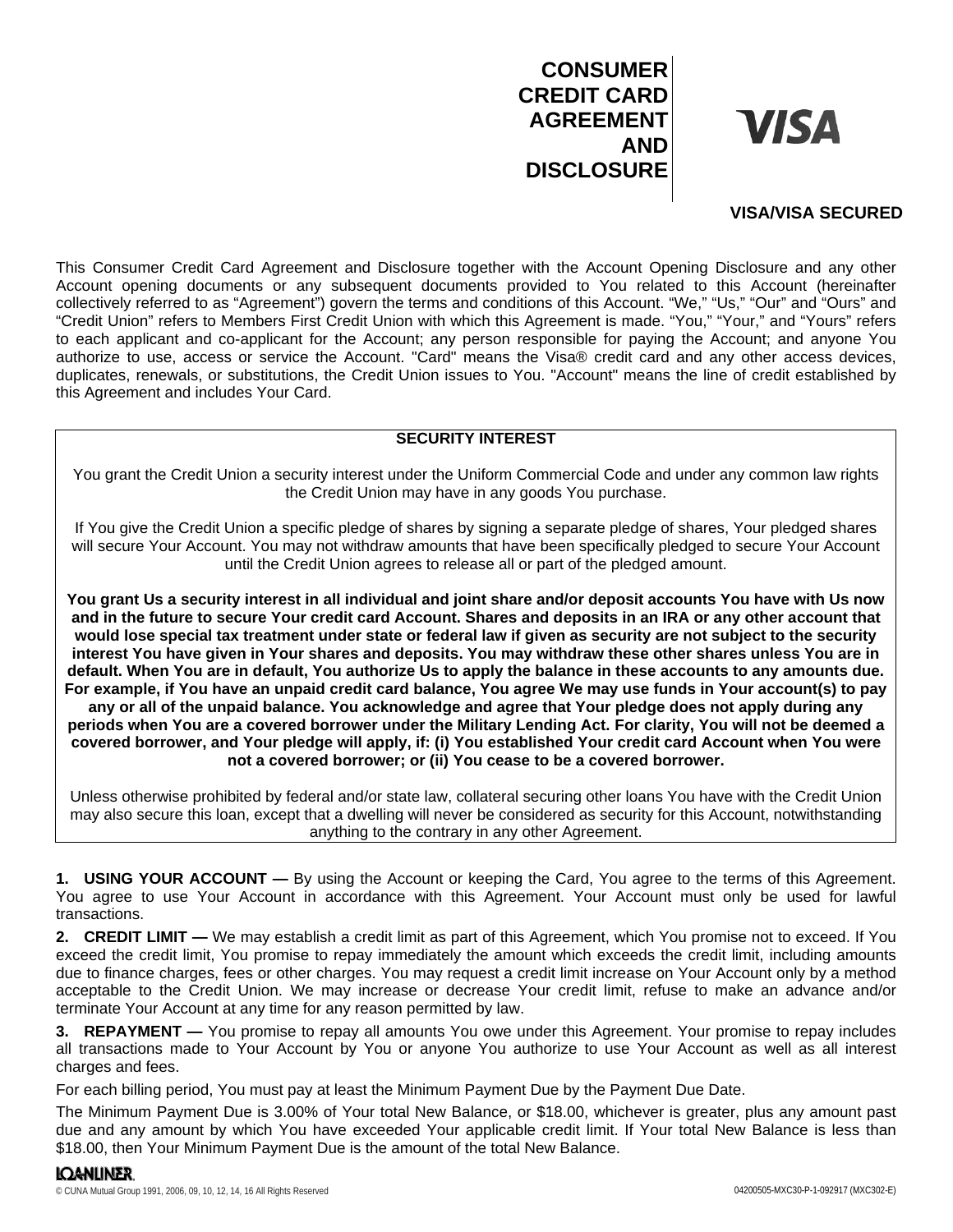You may pay more frequently, pay more than the Minimum Payment Due or pay the total New Balance in full.

If You make extra or larger payments, You are still required to make at least the Minimum Payment Due each month Your Account has a balance (other than a credit balance). The Credit Union may delay replenishing Your credit limit until the date the payment is posted or the Credit Union confirms the payment has cleared.

Your payment of the required Minimum Payment Due may be applied to what You owe the Credit Union in any manner the Credit Union chooses, as permitted by applicable law. If You make a payment in excess of the required Minimum Payment Due, the Credit Union will allocate the excess amount first to the balance with the highest annual percentage rate ("APR") and any remaining portion to the other balances in descending order based on applicable APR, unless otherwise prescribed by applicable law. We may accept checks marked "payment in full" or with words of similar effect without losing any of Our rights to collect the full balance of Your Account with Us.

**4. INTEREST AND FINANCE CHARGES —** We will begin charging You interest on purchases on the date the transaction is posted to Your Account. We will begin charging You interest on cash advances and balance transfers on the date of the transaction or the first day of the billing cycle in which the transaction is posted to Your Account, whichever is later (transaction date). However, We will not charge You any interest on new purchases if Your Account had a zero or credit balance at the beginning of that billing cycle, or You paid the entire new balance on the previous cycle's billing statement by the Payment Due Date of that statement. To avoid an additional finance charge on the balance of purchases, You must pay the entire new balance on the billing statement by the Payment Due Date of that statement.

#### **How We Calculate Your Balance:**

Interest charges on Your Account are calculated separately for purchases, balance transfers and cash advances ("Transaction Type"). We figure the interest charge for each Transaction Type by applying the periodic rate to each corresponding "average daily balance." To get the "average daily balance" for a Transaction Type We take the beginning balance for that Transaction Type each day, add any new transactions of that type, and subtract any unpaid interest or other finance charges and any applicable payments or credits. This gives Us the daily balance for each Transaction Type. Then, for each Transaction Type, We add up all the daily balances for the billing cycle and divide each total by the number of days in the billing cycle. This gives Us the "average daily balance" for each Transaction Type.

**5. FEES —** In addition to the periodic rate, additional fees may be imposed on Your Account. If applicable to Your Account, the fee amounts and explanations are disclosed on the Account Opening Disclosure accompanying this Agreement.

**6. FOREIGN TRANSACTIONS —** Purchases and cash advances made in foreign currencies will be debited from Your Account in U.S. dollars. The exchange rate between the transaction currency and the billing currency used for processing international transactions is a rate selected by Visa from a range of rates available in wholesale currency markets for the applicable central processing date, which rate may vary from the rate Visa itself receives or the government-mandated rate in effect for the applicable central processing date. The exchange rate used on the processing date may differ from the rate that would have been used on the purchase date or cardholder statement posting date.

A fee (finance charge) will be charged on all transactions completed in a foreign currency. All fees are calculated based on the transaction amount after it is converted to U.S. dollars. These fees are charged except where excluded. The Foreign Transaction Fee is set forth on the Disclosure accompanying this Agreement.

**7. AUTHORIZATIONS —** We do not guarantee authorization of a transaction, either by Us or by a third party, even if You have sufficient credit available. You agree that We will not be liable for failing to give an authorization. We also reserve the right to limit the number of transactions that may be approved in one day. We reserve the right to deny certain transactions for any reason and at Our sole discretion, including for default, suspected fraudulent or unlawful activity, internet gambling or any indication of increased risk related to the transaction or the Account. You agree that We have no requirement to notify You of the specific reason We denied a transaction. If We detect unusual or suspicious activity, We may suspend Your credit privileges until We can verify the activity, or We may close the Account.

**8. PREAUTHORIZED CHARGES —** If You default, if the Card is lost or stolen, or We change the Account for any reason, We may suspend automatic charges with third party vendors. If preauthorized charges are suspended, You are responsible for making direct payment for such charges until You contact the third party to reinstate the automatic charges.

**9. DEFAULT —** You will be in default under this Agreement if You fail to pay the Minimum Payment Due by its Payment Due Date; pay by a check or similar instrument that is not honored or that We must return because it cannot be processed; pay by automatic debit that is returned unpaid; make any false or misleading statements in any credit application or credit update; file for bankruptcy; or die. You will also be in default if You fail to comply with the terms of this Agreement or any other Agreement You have with Us.

If You default, We may close Your Account and require You to pay any unpaid balance immediately, subject to applicable law. In this Agreement and on Your Credit Card Application, You gave Us a security interest in all individual or joint share and/or deposit accounts with the Credit Union and authorized Us, if You defaulted, to apply the balance in these accounts to any amounts due. You agree We may rely on Your agreement and authorization to, upon Your default, apply any balance to any amounts due on Your Account.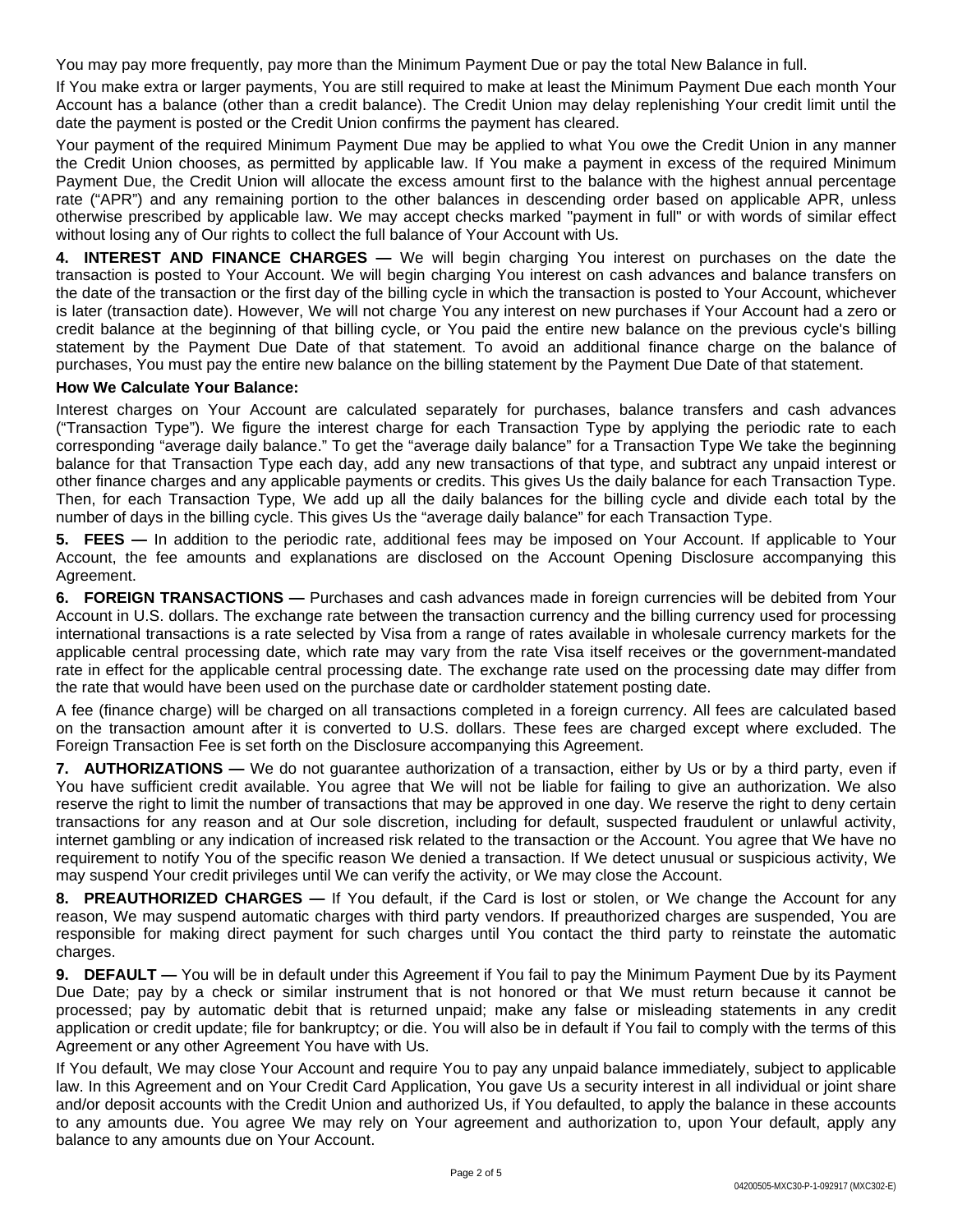**10. LIABILITY FOR UNAUTHORIZED USE-LOST/STOLEN CARD NOTIFICATION —** If You notice the loss or theft of Your credit card or a possible unauthorized use of Your Card, You should write to Us immediately at 5444 S. Staples, Corpus Christi, TX, 78411 or call Us at 800-682-6075, seven days a week 24 hours a day.

You will not be liable for any unauthorized use that occurs after You notify Us. You may, however, be liable for unauthorized use that occurs before Your notice to Us. You will have no liability for unauthorized use unless You are found to be fraudulent or negligent in the handling of Your Account or Card. In any case, Your liability for unauthorized transactions will not exceed \$50.

**11. CHANGING OR TERMINATING YOUR ACCOUNT —** As permitted by law, the Credit Union may change the terms of this Agreement and any attached Disclosure from time to time. Notice of any change will be given in accordance with applicable law. To the extent permitted by law, changes to the Agreement may apply to Your existing account balance as well as to future transactions.

**Arizona, California, Idaho, Louisiana, New Mexico, Nevada, Texas, Washington, and Wisconsin Residents -** Either You, Your spouse or the Credit Union may terminate this Agreement at any time, but termination by You, Your spouse or the Credit Union will not affect Your obligation to pay the account balance plus any finance and other charges You or Your spouse owe under this Agreement. Your obligation to pay the account balance plus any finance and other charges You owe under this agreement are subject to all applicable laws and regulations regarding repayment requirements. The Card or Cards You receive remain the property of the Credit Union and You must recover and surrender to the Credit Union all Cards upon request or upon termination of this Agreement whether by You or the Credit Union.

**Residents of all other states -** Either You or the Credit Union may terminate this Agreement at any time, but termination by You or the Credit Union will not affect Your obligation to pay the account balance plus any finance and other charges You owe under this Agreement. Your obligation to pay the account balance plus any finance and other charges You owe under this agreement are subject to all applicable laws and regulations regarding repayment requirements. The Card or Cards You receive remain the property of the Credit Union and You must recover and surrender to the Credit Union all Cards upon request or upon termination of this Agreement whether by You or the Credit Union.

**12. AUTHORIZED USERS —** Upon Your request, We may issue additional Cards for authorized users that You designate. You must notify Us in writing of any termination of an authorized user's right to access Your Account. Your notice must include the name of the authorized user and Your Account number and/or any subaccount number issued to the authorized user along with the authorized user's Card and any convenience or other access checks issued to the authorized user. If You cannot return the authorized user's Card or access checks and if You request Your Account to be closed, We will close Your Account and You may apply for a new Account. Alternatively, We may, at Our sole discretion, issue You a new Account number and a new Card.

**13. CREDIT REPORTS AND NOTICE OF NEGATIVE INFORMATION —** You authorize the Credit Union to obtain credit reports and any other information We may need to verify Your identity and use of the Account when opening Your Account and for any update, increase, renewal, extension, collection or review of Your Account. You authorize the Credit Union to disclose information regarding Your Account to credit bureaus and creditors who inquire about Your credit standing. We may report information about Your Account to credit bureaus. Late payments, missed payments, or other defaults on Your Account may be reflected on Your credit report.

**14. JOINT ACCOUNTS —** If this is a joint Account, each of You will be individually and jointly responsible for paying all amounts owed under this Agreement. This means that the Credit Union can require any one of You individually to repay the entire amount owed under this Agreement. Each of You authorizes the other(s) to make transactions on the Account individually. Any one of You may terminate the Account and the termination will be effective as to all of You.

**15. EFFECT OF AGREEMENT —** This Agreement is the contract which applies to all transactions on Your Account even though the sales, cash advances, credit or other slips You sign or receive may contain different terms.

**16. SEVERABILITY AND FINAL EXPRESSION —** This Agreement is the final expression of the terms and conditions of Your Account. This written Agreement may not be contradicted by evidence of any alleged oral Agreement. Should any part of this Agreement be found to be invalid or unenforceable, all other parts of this Agreement shall remain in effect and fully enforceable to the fullest extent possible under this Agreement.

**17. ILLEGAL TRANSACTIONS PROHIBITED —** You agree that You will not use Your Card for any transaction, including any type of electronic gambling transaction through the Internet, that is illegal under applicable federal, state, or local law.

Even if You use Your Card for an illegal transaction, You will be responsible for all amounts and charges incurred in connection with the transaction. This paragraph shall not be interpreted as permitting or authorizing any transaction that is illegal.

**18. APPLICABLE LAW —** The terms and enforcement of this Agreement shall be governed by federal law and the law of Texas.

**19. ENFORCING THIS AGREEMENT —** We can delay in enforcing or fail to enforce any of Our rights under this Agreement without losing them.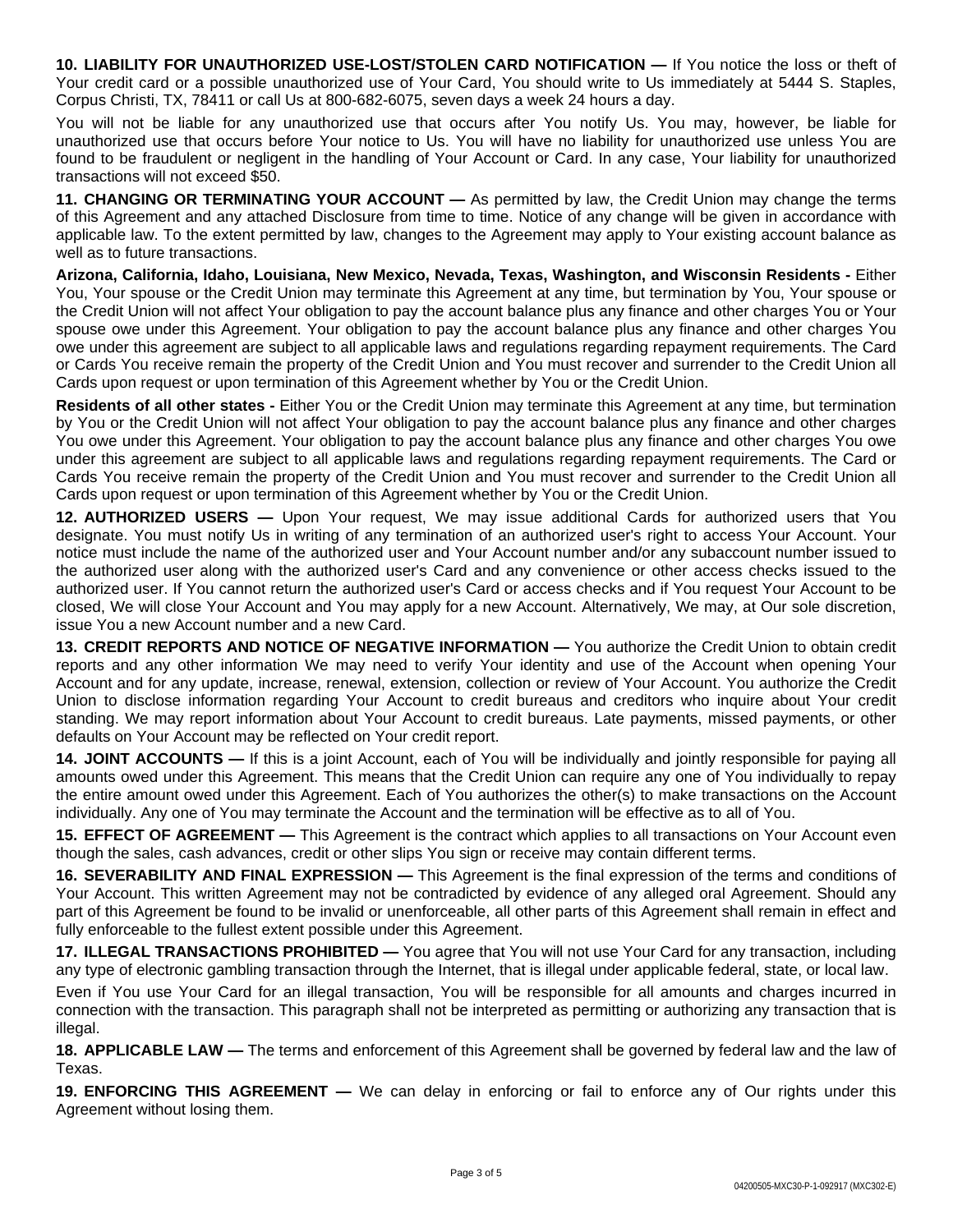**20. COLLECTION COSTS —** If We refer collection of Your Account to a lawyer who is not Our salaried employee, You are liable for any reasonable attorney's fees We incur, plus the costs and expenses of any legal action, as further disclosed on this Agreement, or to the extent allowed by law.

**21. ASSIGNMENT —** We may assign any or all of Our rights and obligations under this Agreement to a third party.

**22. CALIFORNIA RESIDENTS —** A married applicant may apply for a separate Account. Applicants: 1) may, after credit approval, use the credit card Account up to its credit limit; 2) may be liable for amounts extended under the plan to any joint applicant. As required by law, You are hereby notified that a negative credit report reflecting on Your credit record may be submitted to a credit reporting agency if You fail to fulfill the terms of Your credit obligations.

23. FLORIDA RESIDENTS - You (borrower) agree that, should We obtain a judgment against You, a portion of Your disposable earnings may be attached or garnished (paid to Us by Your employer), as provided by Florida **and Federal law.**

**24. MARYLAND RESIDENTS —** To the extent, if any, that Maryland law applies to Your Account, We elect to offer Your Card Account pursuant to Title 12, Subtitle 9 of the Maryland Commercial Law Article.

**25. MISSOURI RESIDENTS — Oral Agreements or commitments to loan money, extend credit or to forbear from** enforcing repayment of a debt including promises to extend or renew such debt are not enforceable. To protect **You (borrower(s)) and Us (creditor) from misunderstanding or disappointment, any Agreements We reach covering such matters are contained in this writing, which is the complete and exclusive statement of the Agreement between Us, except as We may later agree in writing to modify it.**

**26. NEW YORK RESIDENTS —** We may obtain a credit report in connection with this Account, including for any review, modification, renewal or collections associated with this Account. Upon Your request, You will be informed whether such report was requested and, if so, the name and address of the consumer reporting agency furnishing the report. New York residents may contact the New York State Banking Department at 800.342.3736 or www.dfs.ny.gov to obtain a comparative listing of credit card rates, fees and grace periods.

**27. OHIO RESIDENTS** — The Ohio laws against discrimination require that all creditors make credit equally available to all creditworthy customers and that credit reporting agencies maintain separate credit histories on each individual upon request. The Ohio Civil Rights Commission administers compliance with this law.

**28. SOUTH DAKOTA RESIDENTS —** If You believe there have been any improprieties in making this loan or in the lender's loan practices, You may contact the South Dakota Division of Banking at 1601 N. Harrison Ave, Suite 1, Pierre, SD 57501, or by phone at 605.773.3421.

**29. WISCONSIN RESIDENTS —** If You are married, please contact Us immediately upon receipt of this Agreement at the address or phone number listed on this Agreement and provide Us with the name and address of Your spouse. We are required to inform Your spouse that We have opened an Account for You.

**30. NOTICE TO UTAH BORROWERS —** This written Agreement is a final expression of the Agreement between You and the Credit Union. This written Agreement may not be contradicted by evidence of any oral Agreement. As required by law, You are hereby notified that a negative credit report reflecting on Your credit record may be submitted to a credit reporting agency if You fail to fulfill the terms of Your credit obligations.

**31. THE FOLLOWING IS REQUIRED BY VERMONT LAW — NOTICE TO CO-SIGNER — YOUR SIGNATURE ON THIS NOTE MEANS THAT YOU ARE EQUALLY LIABLE FOR REPAYMENT OF THIS LOAN. IF THE BORROWER DOES NOT PAY, THE LENDER HAS A LEGAL RIGHT TO COLLECT FROM YOU.**